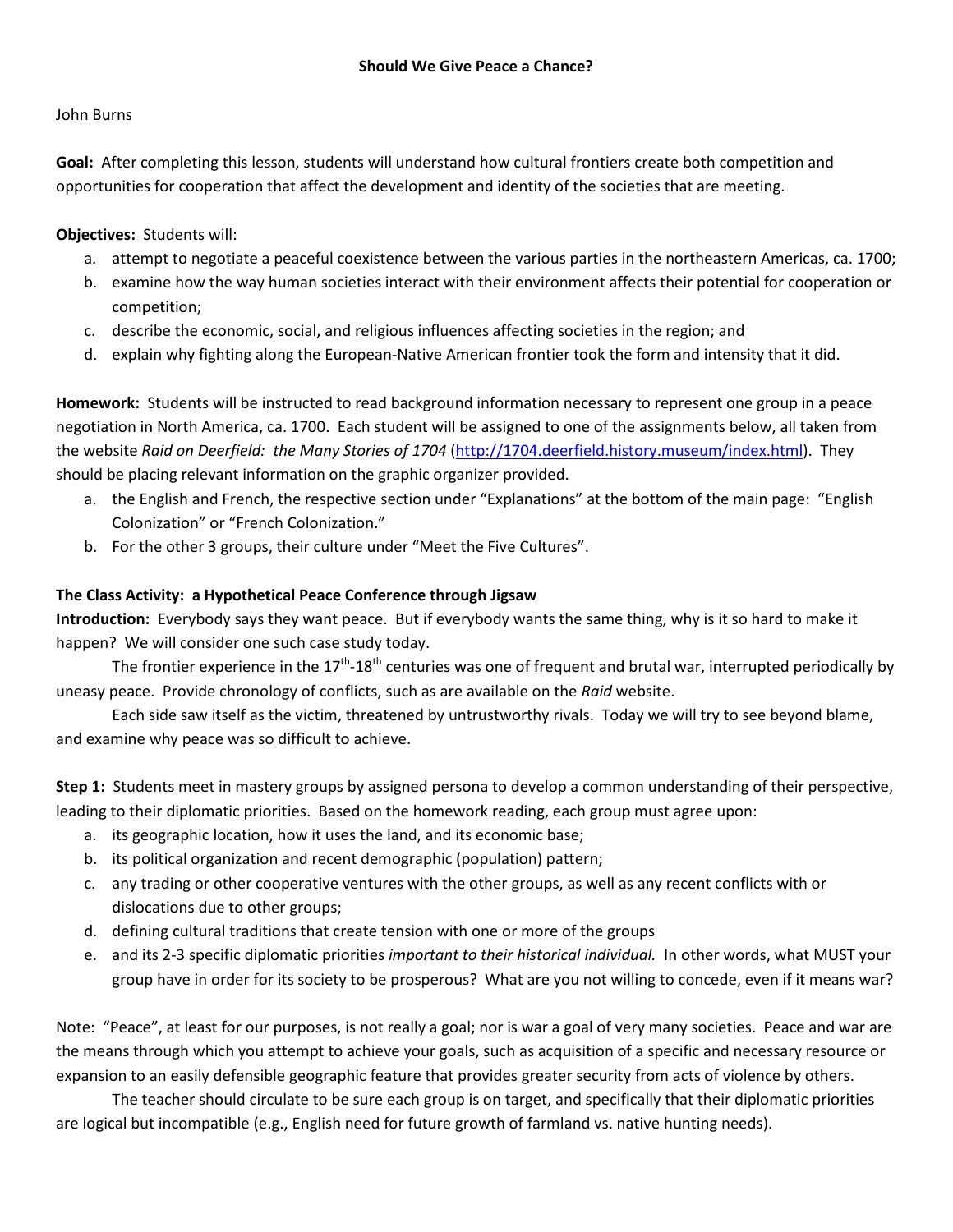### **Step 2:** Regroup for the Peace Negotiations

Each new group is instructed to try to negotiate a peace agreement, but they may only agree to one that meets their diplomatic priorities above. Each student issues his/her group's demands.

# **Step 3:** Groups report out- the Results of the Negotiations

This could be done through a Wordle, if time and technology permit.

Each group should take responsibility for reporting out their successes and failures. Meanwhile, the teacher should project a map of the region, identifying locations, symbols for economic usage, trade routes, conflicts, etc., as they are raised. Key terms should be added here (e.g., "mourning war").

Groups should be asked how objectives b, c, and d were demonstrated in their negotiations.

**Closure:** Return to central question: was peace worth the cost to anybody? What might this suggest about how we as Americans can better understand our own international relations?